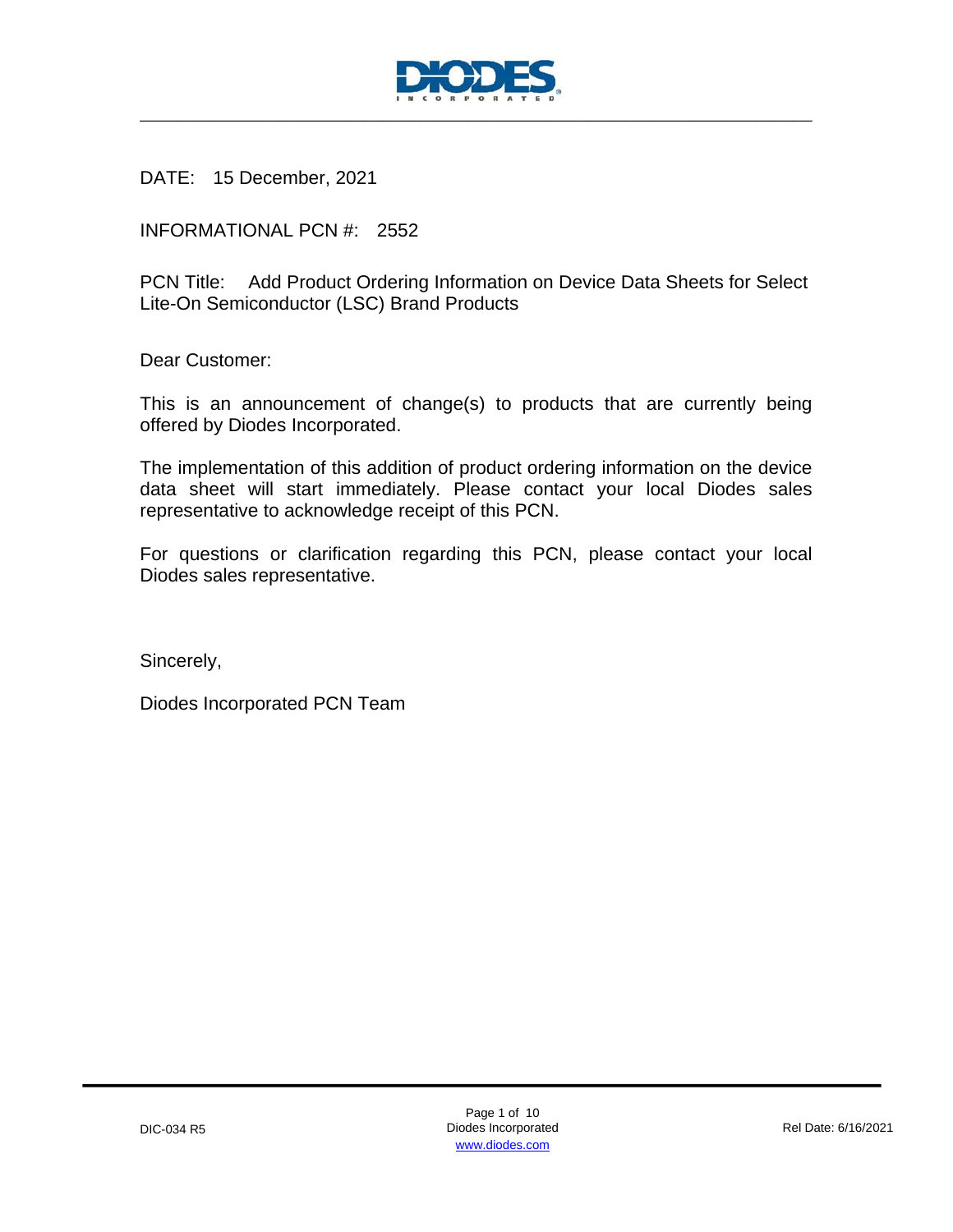

## **INFORMATIONAL PRODUCT CHANGE NOTICE PCN-2552 REV 1**

| <b>Notification Date:</b>                                                                                                                                                                                                                                                                | <b>Implementation Date:</b> |  | <b>Product Family:</b>                                                                         | <b>Change Type:</b>                                                                  | <b>PCN#:</b> |  |  |
|------------------------------------------------------------------------------------------------------------------------------------------------------------------------------------------------------------------------------------------------------------------------------------------|-----------------------------|--|------------------------------------------------------------------------------------------------|--------------------------------------------------------------------------------------|--------------|--|--|
| 15 December, 2021                                                                                                                                                                                                                                                                        | Immediate                   |  | <b>Discrete</b>                                                                                | Ordering Information                                                                 | 2552         |  |  |
|                                                                                                                                                                                                                                                                                          |                             |  | <b>TITLE</b>                                                                                   |                                                                                      |              |  |  |
| Add Product Ordering Information on Device Data Sheets for Select Lite-On Semiconductor (LSC) Brand Products                                                                                                                                                                             |                             |  |                                                                                                |                                                                                      |              |  |  |
|                                                                                                                                                                                                                                                                                          |                             |  | <b>DESCRIPTION OF CHANGE</b>                                                                   |                                                                                      |              |  |  |
| As part of the integration of Lite-On Semiconductor into Diodes Incorporated, this PCN is being issued to notify customers that<br>Diodes is in the process of adding product ordering information on device data sheets for Lite-On Semiconductor (LSC) brand<br>products listed below. |                             |  |                                                                                                |                                                                                      |              |  |  |
|                                                                                                                                                                                                                                                                                          |                             |  | There is no change to device functionality or electrical specifications in device data sheets. |                                                                                      |              |  |  |
|                                                                                                                                                                                                                                                                                          |                             |  | Please contact your local Diodes representatives for any questions or additional information.  |                                                                                      |              |  |  |
|                                                                                                                                                                                                                                                                                          |                             |  | <b>IMPACT</b>                                                                                  |                                                                                      |              |  |  |
|                                                                                                                                                                                                                                                                                          |                             |  | Adding Product Ordering Information to Device Data Sheets                                      |                                                                                      |              |  |  |
|                                                                                                                                                                                                                                                                                          |                             |  | <b>PRODUCTS AFFECTED</b>                                                                       |                                                                                      |              |  |  |
| See Table below.                                                                                                                                                                                                                                                                         |                             |  |                                                                                                |                                                                                      |              |  |  |
|                                                                                                                                                                                                                                                                                          |                             |  | <b>WEB LINKS</b>                                                                               |                                                                                      |              |  |  |
| <b>Manufacturer's Notice:</b>                                                                                                                                                                                                                                                            |                             |  |                                                                                                | https://www.diodes.com/quality/product-change-notices/diodes-product-change-notices/ |              |  |  |
| <b>For More Information Contact:</b>                                                                                                                                                                                                                                                     |                             |  | https://www.diodes.com/about/contact-us/contact-sales/                                         |                                                                                      |              |  |  |
| Data Sheet:                                                                                                                                                                                                                                                                              |                             |  | https://www.diodes.com/catalog/                                                                |                                                                                      |              |  |  |
| <b>DISCLAIMER</b>                                                                                                                                                                                                                                                                        |                             |  |                                                                                                |                                                                                      |              |  |  |
| Unless a Diodes Incorporated Sales representative is contacted in writing within 30 days of the posting of this notice,<br>all changes described in this announcement are considered approved.                                                                                           |                             |  |                                                                                                |                                                                                      |              |  |  |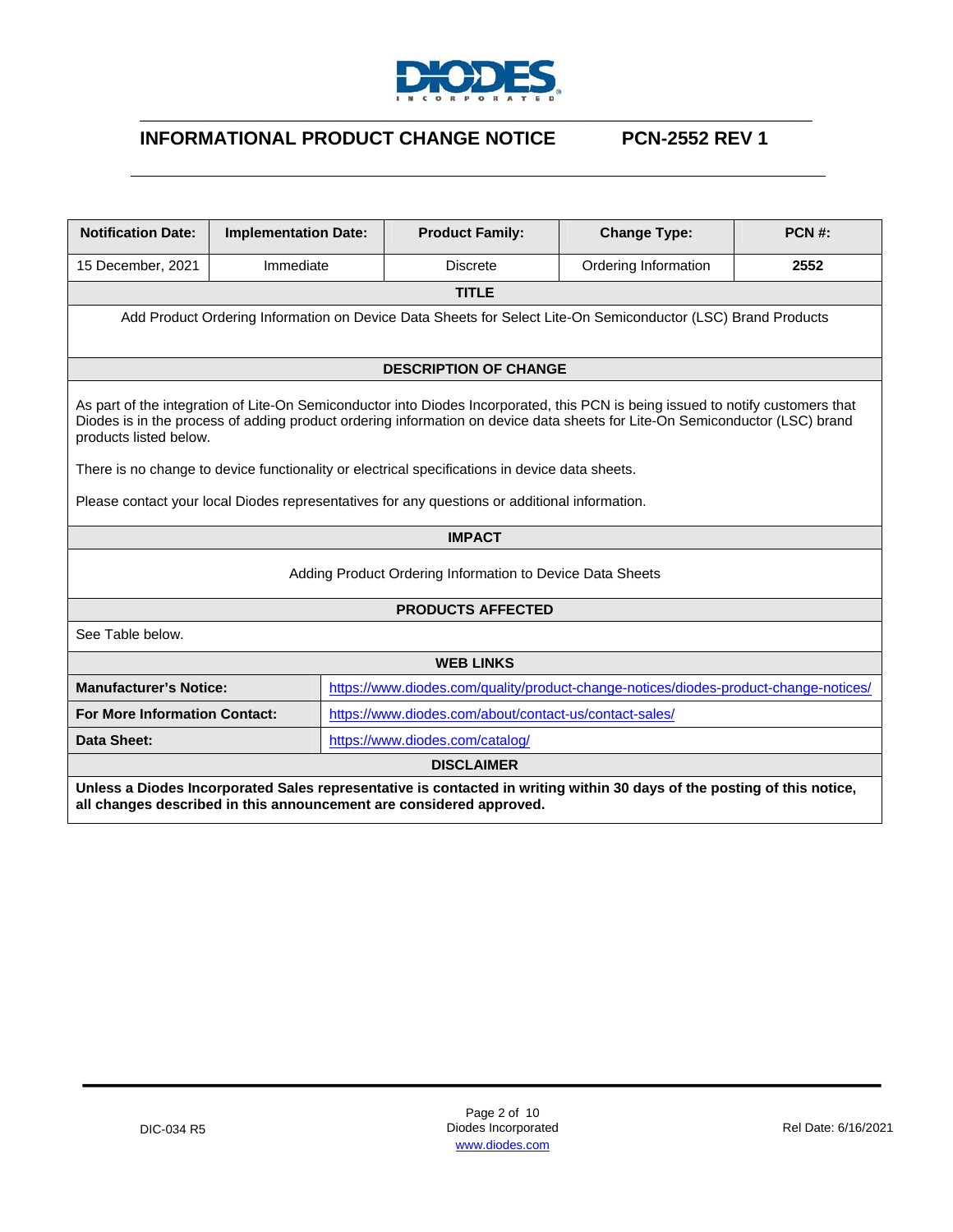

Note: All part numbers affected are Lite-On Semiconductor (LSC) brand part numbers. No Diodes Incorporated brand part numbers are impacted.

|                                                        |                                                                                                                                                                    |                                                                        |                                           | <b>Packing</b>    |                 |
|--------------------------------------------------------|--------------------------------------------------------------------------------------------------------------------------------------------------------------------|------------------------------------------------------------------------|-------------------------------------------|-------------------|-----------------|
| <b>LSC MPN</b><br>(Original LSC<br><b>Part Number)</b> | <b>LSC OPN (LSC House Part</b><br>Number)                                                                                                                          | <b>Orderable Part</b><br><b>Number to be</b><br>added to data<br>sheet | <b>Environmental</b><br><b>Compliance</b> | <b>Carrier</b>    | <b>Quantity</b> |
| B1100                                                  | S-B1100F_20-TR-LT<br>S-B1100F-TR-LT<br>S-B1100_20-TR-LT<br>S-B1100_HF_20-TR-LT<br>S-B1100-TR-LT<br>S-B1100_HF-TR-LT                                                | B1100                                                                  | Green                                     | Tape & Reel (13") | 5000            |
| <b>B1100LB</b>                                         | S-B1100LB-TR-LT<br>S-B1100LB_16-TR-LT                                                                                                                              | <b>B1100LB</b>                                                         | Green                                     | Tape & Reel (13") | 3000            |
| <b>B130B</b>                                           | S-B130BF_16-TR-LT<br>S-B130B_16-TR-LT                                                                                                                              | <b>B130B</b>                                                           | Green                                     | Tape & Reel (13") | 3000            |
| B140                                                   | S-B140 HF-TR-LT<br>S-B14013F-TR-TR<br>S-B140F-TR-LT<br>S-B140F 20-TR-LT<br>S-B14013F_20-TR-TR<br>S-B140-TR-LT<br>S-B140_20-TR-LT                                   | <b>B140-LS</b>                                                         | Green                                     | Tape & Reel (13") | 5000            |
| B160                                                   | S-B160F-TR-LT<br>S-B160_HF_20-TR-LT<br>S-B160_HF-TR-LT<br>S-B160_20-TR-LT<br>S-B160-TR-LT                                                                          | B160                                                                   | Green                                     | Tape & Reel (13") | 5000            |
| <b>B190LB</b>                                          | S-B190LBF_16-TR-LT<br>S-B190LBF-TR-PA                                                                                                                              | <b>B190LB</b>                                                          | Green                                     | Tape & Reel (13") | 3000            |
| B2100                                                  | S-B2100-TR-JY<br>S-B2100-TR-LT<br>S-B2100_16-TR-LT<br>S-B2100_HF_16-TR-LT<br>S-B2100-TR-VD                                                                         | B2100                                                                  | Green                                     | Tape & Reel (13") | 3000            |
| <b>B2100A</b>                                          | S-B2100AF-TR-TR<br>S-B2100A_HF_20-TR-LT<br>S-B2100AF-TR-LT<br>S-B2100A_HF-TR-LT<br>S-B2100AF_20-TR-TR<br>S-B2100AF_20-TR-LT<br>S-B2100A_20-TR-LT<br>S-B2100A-TR-LT | <b>B2100A</b>                                                          | Green                                     | Tape & Reel (13") | 5000            |
| <b>B2150A</b>                                          | S-B2150A-TR-LT<br>S-B2150A_20-TR-LT                                                                                                                                | <b>B2150A</b>                                                          | Green                                     | Tape & Reel (13") | 5000            |
| <b>B220A</b>                                           | S-B220A_20-TR-LT<br>S-B220A-TR-LT                                                                                                                                  | <b>B220A</b>                                                           | Green                                     | Tape & Reel (13") | 5000            |
| <b>B240</b>                                            | S-B240F_16-07-LT<br>S-B240_HF_16-TR-LT<br>S-B240_16-TR-LT                                                                                                          | <b>B240-LS</b>                                                         | Green                                     | Tape & Reel (13") | 3000            |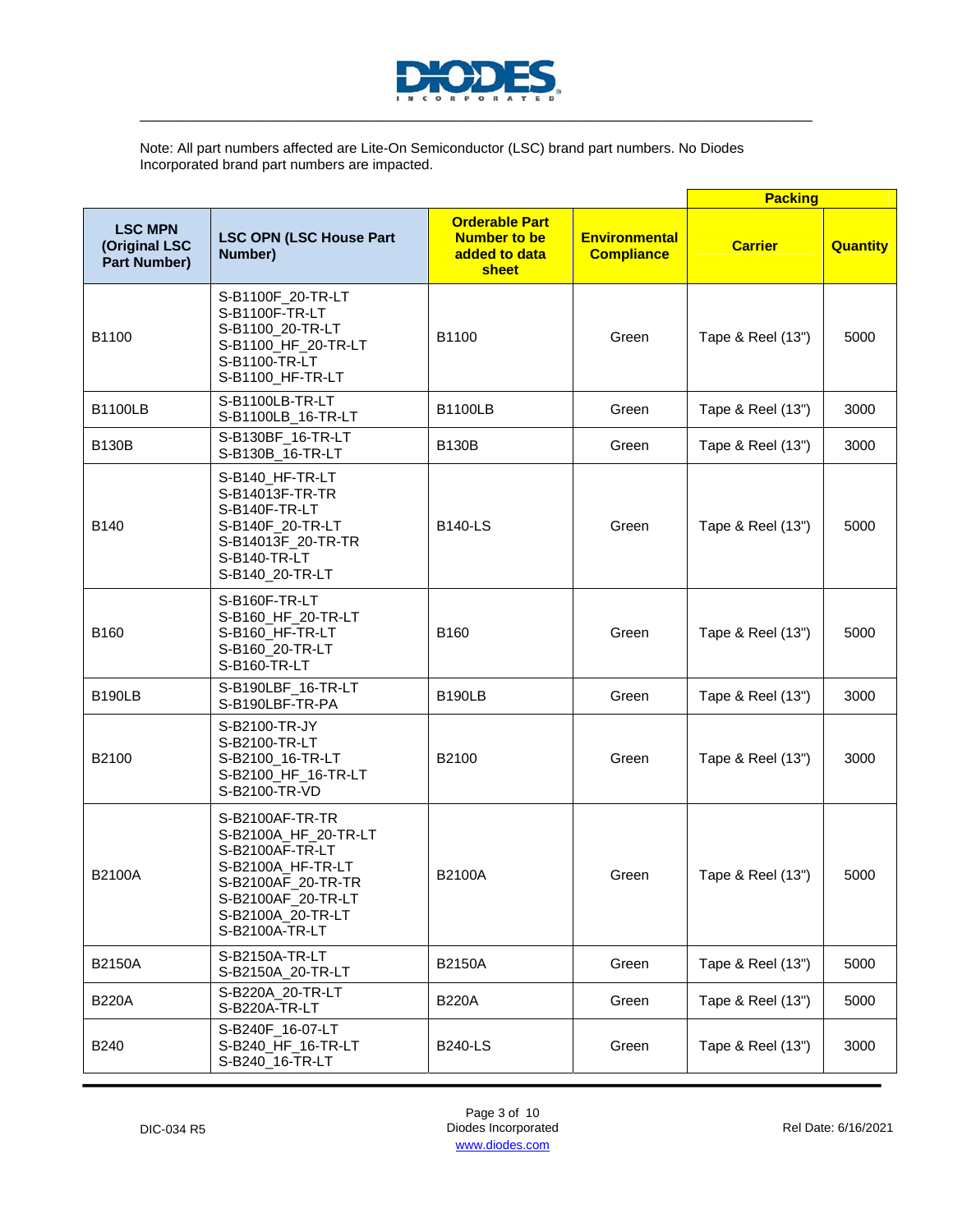

|                                                        |                                                                                                    |                                                                        | <b>Packing</b>                            |                   |                 |
|--------------------------------------------------------|----------------------------------------------------------------------------------------------------|------------------------------------------------------------------------|-------------------------------------------|-------------------|-----------------|
| <b>LSC MPN</b><br>(Original LSC<br><b>Part Number)</b> | <b>LSC OPN (LSC House Part</b><br>Number)                                                          | <b>Orderable Part</b><br><b>Number to be</b><br>added to data<br>sheet | <b>Environmental</b><br><b>Compliance</b> | <b>Carrier</b>    | <b>Quantity</b> |
| <b>B240A</b>                                           | S-B240A_20-TR-LT<br>S-B240A_HF_20-TR-LT<br>S-B240A HF-TR-LT<br>S-B240A-TR-LT                       | <b>B240A-LS</b>                                                        | Green                                     | Tape & Reel (13") | 5000            |
| B260                                                   | S-B260_HF_16-TR-LT<br>S-B260_16-TR-LT                                                              | B260                                                                   | Green                                     | Tape & Reel (13") | 3000            |
| <b>B260A</b>                                           | S-B260AF_20-TR-LT<br>S-B260A-TR-LT<br>S-B260A_20-TR-LT<br>S-B260A_HF_20-TR-LT<br>S-B260A_HF-TR-LT  | <b>B260A</b>                                                           | Green                                     | Tape & Reel (13") | 5000            |
| B3100                                                  | S-B3100F-TR-LT<br>S-B3100-TR-LT<br>S-B3100_HF-TR-LT                                                | B3100                                                                  | Green                                     | Tape & Reel (13") | 3000            |
| <b>B3100B</b>                                          | S-B3100B-TR-NC<br>S-B3100B_16-TR-LT<br>S-B3100B_HF-TR-TV<br>S-B3100B-TR-TV                         | <b>B3100B</b>                                                          | Green                                     | Tape & Reel (13") | 3000            |
| <b>B3200B</b>                                          | S-B3200B-TR-LT<br>S-B3200B_16-TR-LT                                                                | <b>B3200B</b>                                                          | Green                                     | Tape & Reel (13") | 3000            |
| <b>B320A</b>                                           | S-B320A-TR-LT<br>S-B320A_20-TR-LT                                                                  | <b>B320A</b>                                                           | Green                                     | Tape & Reel (13") | 5000            |
| <b>B330B</b>                                           | S-B330BF_16-TR-LT                                                                                  | <b>B330B-LS</b>                                                        | Green                                     | Tape & Reel (13") | 3000            |
| <b>B340A</b>                                           | S-B340AF_20-TR-LT<br>S-B340AF-TR-LT<br>S-B340A_SX-TR-LT<br>S-B340A-TR-LT<br>S-B340A_20-TR-LT       | <b>B340A-LS</b>                                                        | Green                                     | Tape & Reel (13") | 5000            |
| <b>B340B</b>                                           | S-B340B_HF_16-TR-LT<br>S-B340B_16-TR-LT                                                            | <b>B340B-LS</b>                                                        | Green                                     | Tape & Reel (13") | 3000            |
| <b>B340LA</b>                                          | S-B340LAF-TR-LT<br>S-B340LAF_20-TR-LT<br>S-B340LA-TR-LT<br>S-B340LA_20-TR-LT                       | B340LA-LS                                                              | Green                                     | Tape & Reel (13") | 5000            |
| <b>B350A</b>                                           | S-B350A-TR-LT<br>S-B350A_20-TR-LT                                                                  | <b>B350A</b>                                                           | Green                                     | Tape & Reel (13") | 5000            |
| <b>B360</b>                                            | S-B360F-TR-LT<br>S-B360-TR-LT                                                                      | <b>B360</b>                                                            | Green                                     | Tape & Reel (13") | 3000            |
| <b>B360A</b>                                           | S-B360AF-TR-LT<br>S-B360AF_20-TR-LT<br>S-B360A-TR-LT<br>S-B360A_20-TR-LT                           | <b>B360A</b>                                                           | Green                                     | Tape & Reel (13") | 5000            |
| <b>B360B</b>                                           | S-B360B HF-TR-TV<br>S-B360B_HF_16-TR-LT<br>S-B360BF-TR-SM<br>S-B360BF_16-TR-LT<br>S-B360B_16-TR-LT | <b>B360B</b>                                                           | Green                                     | Tape & Reel (13") | 3000            |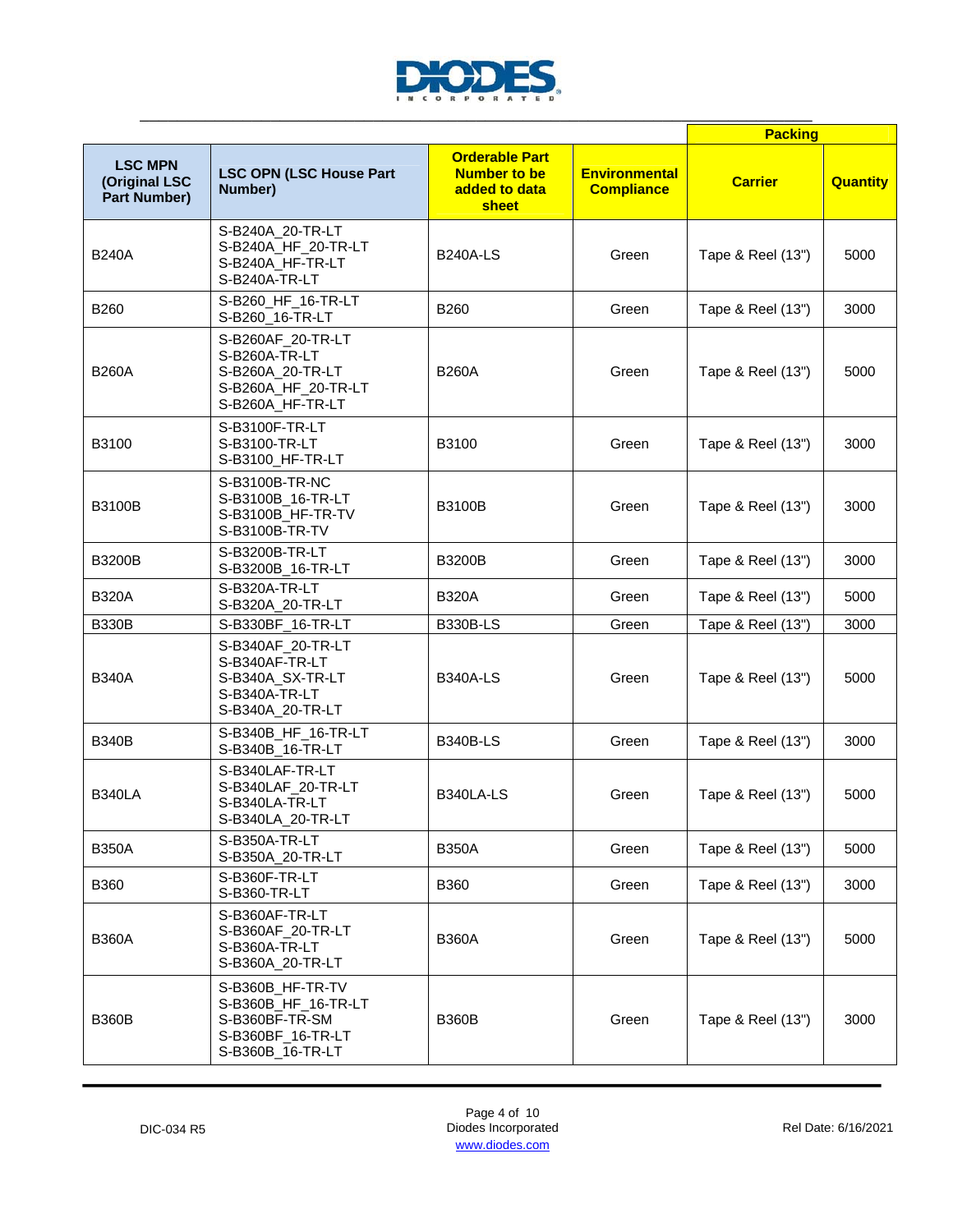

|                                                        |                                                      |                                                                        |                                           | <b>Packing</b>    |                 |
|--------------------------------------------------------|------------------------------------------------------|------------------------------------------------------------------------|-------------------------------------------|-------------------|-----------------|
| <b>LSC MPN</b><br>(Original LSC<br><b>Part Number)</b> | <b>LSC OPN (LSC House Part</b><br>Number)            | <b>Orderable Part</b><br><b>Number to be</b><br>added to data<br>sheet | <b>Environmental</b><br><b>Compliance</b> | <b>Carrier</b>    | <b>Quantity</b> |
| <b>B5100C</b>                                          | S-B5100C_HF-TR-LT<br>S-B5100C-TR-LT                  | <b>B5100C</b>                                                          | Green                                     | Tape & Reel (13") | 3000            |
| <b>B540C</b>                                           | S-B540C_HF-TR-LT<br>S-B540CF-TR-LT<br>S-B540C-TR-LT  | <b>B540C-LS</b>                                                        | Green                                     | Tape & Reel (13") | 3000            |
| <b>B560C</b>                                           | S-B560CF-TR-LT<br>S-B560C-TR-LT                      | <b>B560C</b>                                                           | Green                                     | Tape & Reel (13") | 3000            |
| <b>B860C</b>                                           | S-B860C-TR-LT<br>S-B860C_HF-TR-LT                    | <b>B860C</b>                                                           | Green                                     | Tape & Reel (13") | 3000            |
| <b>FB140E</b>                                          | S-FB140E-07_8-LT<br>S-FB140E-TR-LT<br>S-FB140E-07-LT | <b>FB140E</b>                                                          | Green                                     | Tape & Reel (13") | 10000           |
| <b>FB160E</b>                                          | S-FB160E-07-LT<br>S-FB160E-TR-LT                     | <b>FB160E</b>                                                          | Green                                     | Tape & Reel (13") | 10000           |
| FB240LM                                                | S-FB240LM-07-LT<br>S-FB240LM-TR-LT                   | FB240LM                                                                | Green                                     | Tape & Reel (13") | 12000           |
| <b>FB240M</b>                                          | S-FB240M-07-LT<br>S-FB240M-TR-LT                     | <b>FB240M</b>                                                          | Green                                     | Tape & Reel (13") | 12000           |
| <b>FB260E</b>                                          | S-FB260E-07-LT                                       | FB260E-7                                                               | Green                                     | Tape & Reel (13") | 10000           |
| FB3100D                                                | S-FB3100D-TR-LT<br>S-FB3100D-07-LT                   | FB3100D                                                                | Green                                     | Tape & Reel (13") | 10000           |
| FB3150D                                                | S-FB3150D-07-LT<br>S-FB3150D-TR-LT                   | FB3150D                                                                | Green                                     | Tape & Reel (13") | 10000           |
| <b>FB340E</b>                                          | S-FB340E-07-LT<br>S-FB340E-TR-LT                     | <b>FB340E</b>                                                          | Green                                     | Tape & Reel (13") | 10000           |
| FB340LA                                                | S-FB340LA-07-LT<br>S-FB340LA-TR-LT                   | FB340LA                                                                | Green                                     | Tape & Reel (13") | 10000           |
| FB340LM                                                | S-FB340LM-07-LT<br>S-FB340LM-TR-LT                   | FB340LM                                                                | Green                                     | Tape & Reel (13") | 12000           |
| <b>FB340M</b>                                          | S-FB340M-TR-LT<br>S-FB340M-07-LT                     | <b>FB340M</b>                                                          | Green                                     | Tape & Reel (13") | 12000           |
| <b>FB345D</b>                                          | S-FB345D_HF-TR-LT<br>S-FB345D-TR-SM                  | <b>FB345D</b>                                                          | Green                                     | Tape & Reel (13") | 10000           |
| <b>FB360D</b>                                          | S-FB360D-TR-LT<br>S-FB360D-07-LT                     | <b>FB360D</b>                                                          | Green                                     | Tape & Reel (13") | 10000           |
| FB3A45D                                                | S-FB3A45D-TR-LT<br>S-FB3A45D-07-LT                   | FB3A45D                                                                | Green                                     | Tape & Reel (13") | 10000           |
| FB5100D                                                | S-FB5100D-07-LT<br>S-FB5100D-TR-LT                   | FB5100D                                                                | Green                                     | Tape & Reel (13") | 10000           |
| FB5150D                                                | S-FB5150D-07-LT<br>S-FB5150D-TR-LT                   | FB5150D                                                                | Green                                     | Tape & Reel (13") | 10000           |
| <b>FB540D</b>                                          | S-FB540D-TR-LT<br>S-FB540D-07-LT                     | <b>FB540D</b>                                                          | Green                                     | Tape & Reel (13") | 10000           |
| <b>FB545D</b>                                          | S-FB545D-07-LT<br>S-FB545D-TR-LT                     | <b>FB545D</b>                                                          | Green                                     | Tape & Reel (13") | 10000           |
| <b>FB560D</b>                                          | S-FB560D-TR-LT<br>S-FB560D-07-LT                     | <b>FB560D</b>                                                          | Green                                     | Tape & Reel (13") | 10000           |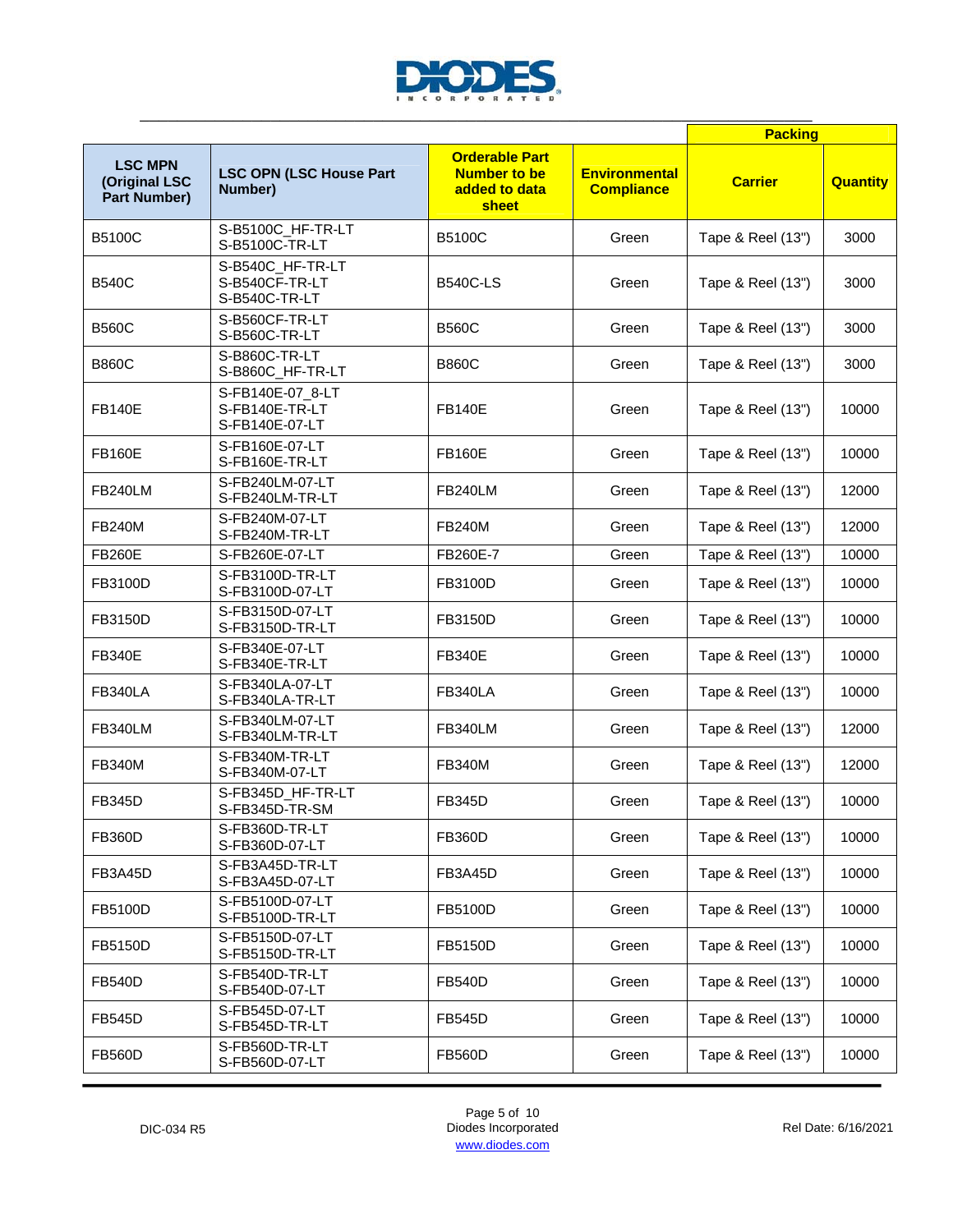

|                                                        |                                                      |                                                                        |                                           | <b>Packing</b>    |                 |
|--------------------------------------------------------|------------------------------------------------------|------------------------------------------------------------------------|-------------------------------------------|-------------------|-----------------|
| <b>LSC MPN</b><br>(Original LSC<br><b>Part Number)</b> | <b>LSC OPN (LSC House Part</b><br>Number)            | <b>Orderable Part</b><br><b>Number to be</b><br>added to data<br>sheet | <b>Environmental</b><br><b>Compliance</b> | <b>Carrier</b>    | <b>Quantity</b> |
| FES1DE                                                 | S-FES1DE-07-LT<br>S-FES1DE-07_8-AR<br>S-FES1DE-TR-LT | FES1DE                                                                 | Green                                     | Tape & Reel (7")  | 2500            |
| FES1GE                                                 | S-FES1GE-07-LT                                       | FES1GE-7                                                               | Green                                     | Tape & Reel (7")  | 2500            |
|                                                        | S-FES1GE-TR-LT                                       | FES1GE                                                                 | Green                                     | Tape & Reel (13") | 10000           |
| FES1JE                                                 | S-FES1JE-TR-SM<br>S-FES1JE-TR-LT                     | FES1JE                                                                 | Green                                     | Tape & Reel (13") | 10000           |
|                                                        | S-FES1JE-07-LT                                       | FES1JE-7                                                               | Green                                     | Tape & Reel (7")  | 2500            |
| FRS1JE                                                 | S-FRS1JE-07-LT                                       | FRS1JE-7                                                               | Green                                     | Tape & Reel (13") | 10000           |
|                                                        | S-FRS1JE-TR-LT                                       | FRS1JE                                                                 | Green                                     | Tape & Reel (13") | 10000           |
| FRS1ME                                                 | S-FRS1ME-07-LT                                       | FRS1ME                                                                 | Green                                     | Tape & Reel (7")  | 2500            |
|                                                        | S-FRS1ME-TR-LT                                       | <b>FRS1ME-13</b>                                                       | Green                                     | Tape & Reel (13") | 10000           |
| FUS1DE                                                 | S-FUS1DE-07-LT                                       | FUS1DE-7                                                               | Green                                     | Tape & Reel (7")  | 2500            |
|                                                        | S-FUS1DE-TR-LT                                       | FUS1DE                                                                 | Green                                     | Tape & Reel (13") | 10000           |
| <b>FUS1ME</b>                                          | S-FUS1ME-07-LT                                       | FUS1ME-7                                                               | Green                                     | Tape & Reel (7")  | 2500            |
|                                                        | S-FUS1ME-TR-LT                                       | FUS1ME                                                                 | Green                                     | Tape & Reel (13") | 10000           |
| G10100F4                                               | S-G10100F4-07-LT<br>S-G10100F4-TR-LT                 | G10100F4                                                               | Green                                     | Tape & Reel (7")  | 1200            |
| G20100CTFW                                             | S-G20100CTFW_HF-TU-LT<br>S-G20100CTFW-TU-LT          | G20100CTFW                                                             | Green                                     | Tube              | 50              |
| G20120CTW                                              | S-G20120CTW-TU-LT<br>S-G20120CTW-TU-AC               | G20120CTW                                                              | Green                                     | Tube              | 50              |
| G20C100CTFW                                            | S-G20C100CTFW-TU-LT<br>S-G20C100CTFW_S-TU-LT         | G20C100CTFW                                                            | Green                                     | Tube              | 50              |
| G20E100CTFW                                            | S-G20E100CTFW-TU-TR<br>S-G20E100CTFW-TU-LT           | G20E100CTFW                                                            | Green                                     | Tube              | 50              |
| G30E120CTFW                                            | S-G30E120CTFW_D-TU-LT<br>S-G30E120CTFW-TU-LT         | G30E120CTFW                                                            | Green                                     | Tube              | 50              |
| LTTH1006LFW                                            | S-LTTH1006LFW_NC-TU-LT                               | LTTH1006LFW_NC                                                         | Green                                     | Tube              | 50              |
| LTTH1006LW                                             | S-LTTH1006LW_NC-TU-LT                                | LTTH1006LW_NC                                                          | Green                                     | Tube              | 50              |
| LTTH1506D                                              | S-LTTH1506D-TU-LU<br>S-LTTH1506D-TU-LT               | LTTH1506D                                                              | Pb Free                                   | Tube              | 50              |
|                                                        | S-LTTH1506D_HF-TU-LT                                 | LTTH1506D_HF                                                           | Green                                     | Tube              | 50              |
| LTTH1506DF                                             | S-LTTH1506DF_HF-TU-LT                                | LTTH1506DF_HF                                                          | Green                                     | Tube              | 50              |
|                                                        | S-LTTH1506DF-TU-LT                                   | LTTH1506DF                                                             | Pb Free                                   | Tube              | 50              |
| LTTH806LDW                                             | K-LTTH806LDW-TR-LT<br>S-LTTH806LDW-TR-LT             | LTTH806LDW                                                             | Green                                     | Tape & Reel (13") | 2500            |
|                                                        | S-LTTH806LF_HF-TU-AL<br>S-LTTH806LF_HF-TU-LT         | LTTH806LF_HF                                                           | Green                                     | Tube              | 50              |
| LTTH806LF                                              | S-LTTH806LF_NC_HF-TU-LT                              | LTTH806LF_NC                                                           | Green                                     | Tube              | 50              |
|                                                        | S-LTTH806LF-TU-LT                                    | LTTH806LF                                                              | Pb Free                                   | Tube              | 50              |
| LTTH806LFW                                             | S-LTTH806LFW_NC-TU-LT                                | LTTH806LFW_NC                                                          | Green                                     | Tube              | 50              |
| LTTH806LW                                              | S-LTTH806LW_NC-TU-LT                                 | LTTH806LW_NC                                                           | Green                                     | Tube              | 50              |
| LTTH806RDW                                             | S-LTTH806RDW-TR-LT<br>S-LTTH806RDW-TR-TR             | LTTH806RDW                                                             | Green                                     | Tape & Reel (13") | 2500            |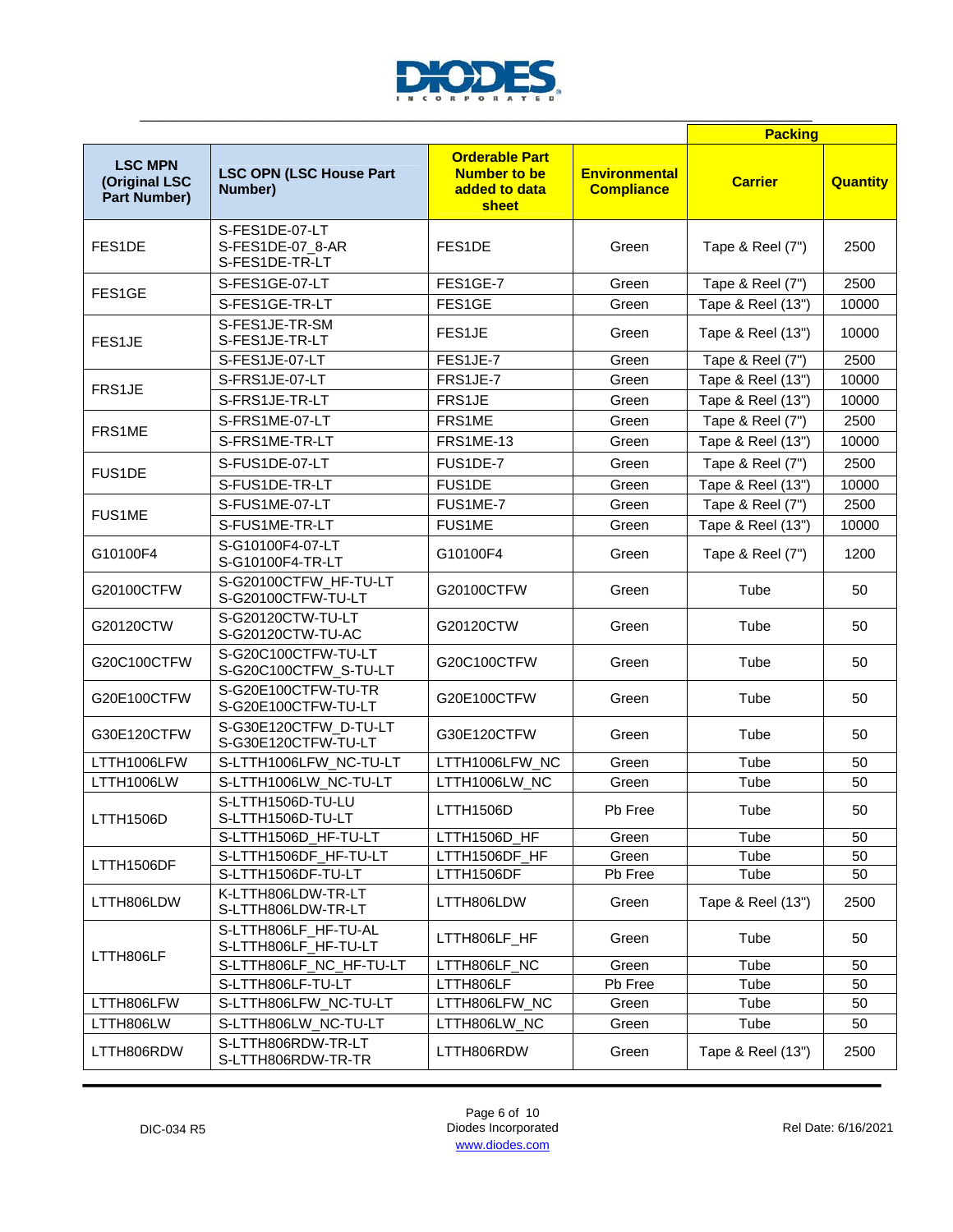

|                                                        |                                                                                                               |                                                                        |                                           | <b>Packing</b> |                 |
|--------------------------------------------------------|---------------------------------------------------------------------------------------------------------------|------------------------------------------------------------------------|-------------------------------------------|----------------|-----------------|
| <b>LSC MPN</b><br>(Original LSC<br><b>Part Number)</b> | <b>LSC OPN (LSC House Part</b><br>Number)                                                                     | <b>Orderable Part</b><br><b>Number to be</b><br>added to data<br>sheet | <b>Environmental</b><br><b>Compliance</b> | <b>Carrier</b> | <b>Quantity</b> |
| LTTH806RFW                                             | S-LTTH806RFW_NC-TU-LT                                                                                         | LTTH806RFW_NC                                                          | Green                                     | Tube           | 50              |
| LTTH806SDFW                                            | S-LTTH806SDFW_NC_HF-TU-<br><b>LT</b><br>S-LTTH806SDFW_NC-TU-LT                                                | LTTH806SDFW_NC                                                         | Green                                     | Tube           | 50              |
| LTTH806SDW                                             | S-LTTH806SDW_NC-TU-UT<br>S-LTTH806SDW_NC-TU-LT                                                                | LTTH806SDW_NC                                                          | Green                                     | Tube           | 50              |
| LTTH810FW                                              | S-LTTH810FW_NC-TU-LT                                                                                          | LTTH810FW_NC                                                           | Green                                     | Tube           | 50              |
| LTTH810W                                               | S-LTTH810W_NC-TU-LT                                                                                           | LTTH810W_NC                                                            | Green                                     | Tube           | 50              |
| <b>MBR10100CT</b>                                      | S-MBR10100CT-TU-LU<br>S-MBR10100CT-TU-LT                                                                      | <b>MBR10100CT-LS</b>                                                   | Green                                     | Tube           | 50              |
| <b>MBR10150CT</b>                                      | S-MBR10150CT-TU-LU<br>S-MBR10150CT-TU-LT                                                                      | <b>MBR10150CT-LS</b>                                                   | Green                                     | Tube           | 50              |
| MBR10200CT                                             | S-MBR10200CT-TU-LU<br>S-MBR10200CT-TU-LT                                                                      | <b>MBR10200CT-LS</b>                                                   | Green                                     | Tube           | 50              |
| <b>MBR1040</b>                                         | S-MBR1040-TU-LT                                                                                               | <b>MBR1040-LS</b>                                                      | Pb Free                                   | Tube           | 50              |
| <b>MBR1040CT</b>                                       | S-MBR1040CT-TU-LT                                                                                             | MBR1040CT-LS                                                           | Pb Free                                   | Tube           | 50              |
| <b>MBR1045CT</b>                                       | S-MBR1045CT-TU-LU<br>S-MBR1045CT-TU-LT                                                                        | <b>MBR1045CT-LS</b>                                                    | Pb Free                                   | Tube           | 50              |
| <b>MBR1060</b>                                         | S-MBR1060-TU-LT                                                                                               | <b>MBR1060-LS</b>                                                      | Pb Free                                   | Tube           | 50              |
|                                                        | S-MBR1060CT_HF-TU-LT                                                                                          | MBR1060CT_HF                                                           | Green                                     | Tube           | 50              |
| <b>MBR1060CT</b>                                       | S-MBR1060CT-TU-LT                                                                                             | MBR1060CT-LS                                                           | Pb Free                                   | Tube           | 50              |
| MBR20100CT                                             | S-MBR20100CT_HF-TU-LT<br>S-MBR20100CT-TU-GT<br>S-MBR20100CT-TU-LU<br>S-MBR20100CT-TU-LT<br>S-MBR20100CT-TU-VD | <b>MBR20100CT-LS</b>                                                   | Green                                     | Tube           | 50              |
| MBR20150CT                                             | S-MBR20150CT_HF-TU-LT<br>S-MBR20150CT-TU-LT<br>S-MBR20150CT-TU-LU                                             | MBR20150CT                                                             | Green                                     | Tube           | 50              |
| MBR20200CT                                             | S-MBR20200CT-TU-LU<br>S-MBR20200CT-TU-LT                                                                      | <b>MBR20200CT-LS</b>                                                   | Green                                     | Tube           | 50              |
| MBR2045CTW                                             | S-MBR2045CTW-TU-LT<br>S-MBR2045CTW_HF-TU-LT                                                                   | MBR2045CTW                                                             | Green                                     | Tube           | 50              |
| <b>MBR2060CT</b>                                       | S-MBR2060CT-TU-LU<br>S-MBR2060CT-TU-LT                                                                        | <b>MBR2060CT-LS</b>                                                    | Pb Free                                   | Tube           | 50              |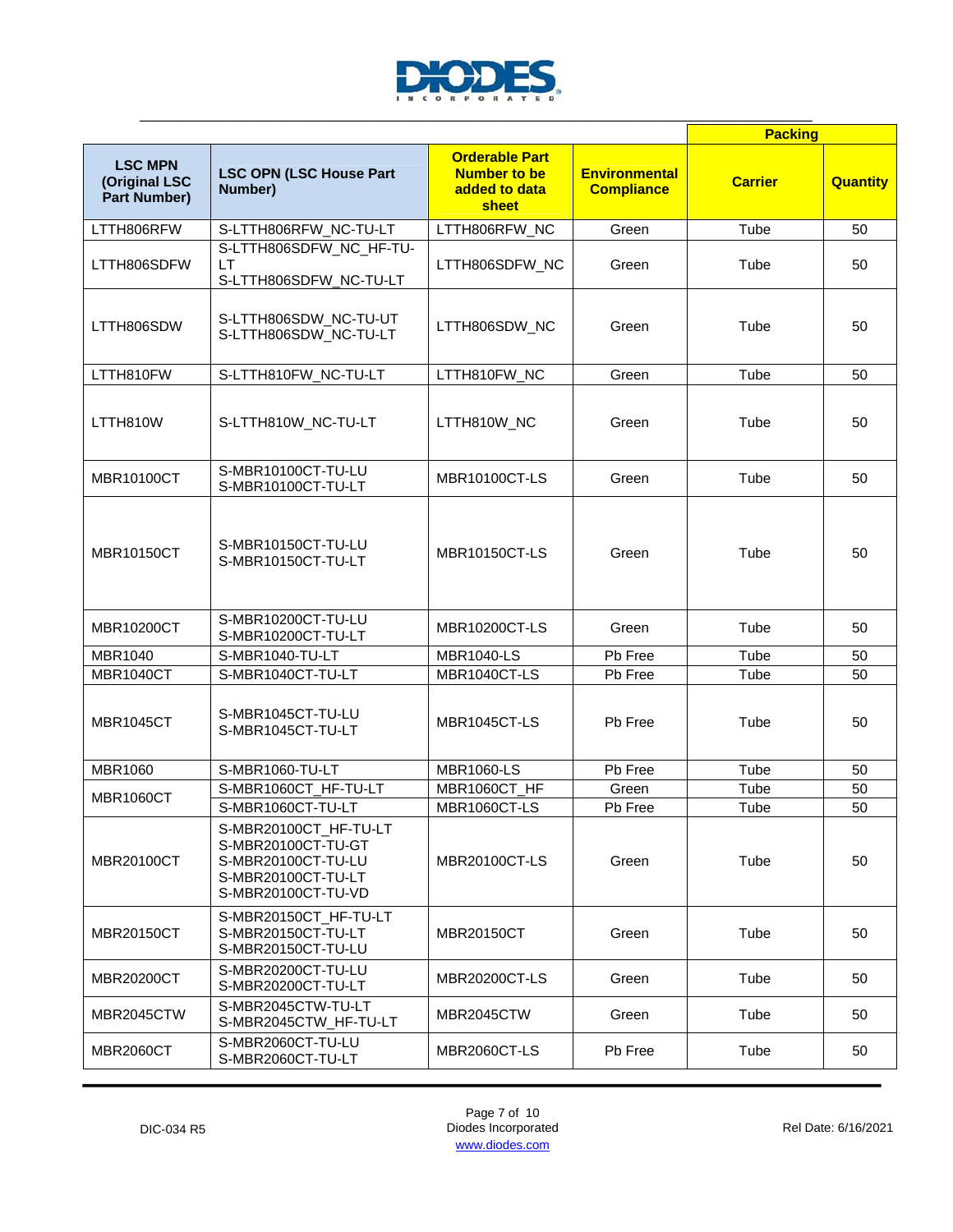

|                                                        |                                                                             |                                                                        |                                           | <b>Packing</b>            |                 |
|--------------------------------------------------------|-----------------------------------------------------------------------------|------------------------------------------------------------------------|-------------------------------------------|---------------------------|-----------------|
| <b>LSC MPN</b><br>(Original LSC<br><b>Part Number)</b> | <b>LSC OPN (LSC House Part</b><br>Number)                                   | <b>Orderable Part</b><br><b>Number to be</b><br>added to data<br>sheet | <b>Environmental</b><br><b>Compliance</b> | <b>Carrier</b>            | <b>Quantity</b> |
|                                                        | S-MBR2060CT_HF-TU-LT                                                        | MBR2060CT_HF                                                           | Green                                     | Tube                      | 50              |
| <b>MBR2545CT</b>                                       | S-MBR2545CT-TU-LT                                                           | MBR2545CT-LS                                                           | Pb Free                                   | Tube                      | 50              |
| MBR30100CT                                             | S-MBR30100CT-TU-LU<br>S-MBR30100CT-TU-LT                                    | MBR30100CT                                                             | Green                                     | Tube                      | 50              |
| MBR3045CTW                                             | S-MBR3045CTW-TU-LU<br>S-MBR3045CTW-TU-LT                                    | MBR3045CTW                                                             | Green                                     | Tube                      | 50              |
| <b>MBR3060CT</b>                                       | S-MBR3060CT-TU-LT<br>S-MBR3060CT-TU-LU                                      | <b>MBR3060CT</b>                                                       | Pb Free                                   | Tube                      | 50              |
| <b>MBRF10100CT</b>                                     | S-MBRF10100CT-TU-TV<br>S-MBRF10100CT-TU-LT                                  | <b>MBRF10100CT-LS</b>                                                  | Green                                     | Tube                      | 50              |
| MBRF10100CTW                                           | S-MBRF10100CTW_HF-TU-LT<br>S-MBRF10100CTW-TU-LT                             | MBRF10100CTW                                                           | Green                                     | Tube                      | 50              |
| <b>MBRF10150CT</b>                                     | S-MBRF10150CT_HF-TU-LT<br>S-MBRF10150CT-TU-LT<br>S-MBRF10150CT-TU-LD        | MBRF10150CT-LS                                                         | Green                                     | Tube                      | 50              |
| <b>MBRF10200CT</b>                                     | S-MBRF10200CT_HF-TU-LT<br>S-MBRF10200CT-TU-LT<br>S-MBRF10200CT-TU-VD        | <b>MBRF10200CT-LS</b>                                                  | Green                                     | Tube                      | 50              |
| MBRF1060CT                                             | S-MBRF1060CT_HF-TU-LT                                                       | MBRF1060CT HF                                                          | Green                                     | Tube                      | 50              |
|                                                        | S-MBRF1060CT-TU-LT                                                          | MBRF1060CT-LS                                                          | Pb Free                                   | Tube                      | 50              |
| <b>MBRF20100CT</b>                                     | S-MBRF20100CT-TU-LD<br>S-MBRF20100CT-TU-LT                                  | MBRF20100CT-LS                                                         | Green                                     | Tube                      | 50              |
| <b>MBRF20150CT</b>                                     | S-MBRF20150CT-TU-LD<br>S-MBRF20150CT_HF-TU-LT<br>S-MBRF20150CT-TU-LT        | <b>MBRF20150CT</b>                                                     | Green                                     | Tube                      | 50              |
| MBRF20200CT                                            | S-MBRF20200CT-TU-LT<br>S-MBRF20200CT_HF-TU-LT                               | MBRF20200CT-LS                                                         | Green                                     | Tube                      | 50              |
| MBRF2045CT                                             | S-MBRF2045CT_HF-TU-LT                                                       | MBRF2045CT_HF                                                          | Green                                     | Tube                      | 50              |
|                                                        | S-MBRF2045CT-TU-LT                                                          | MBRF2045CT-LS                                                          | Pb Free                                   | Tube                      | 50              |
| MBRF2060CT                                             | S-MBRF2060CT_HF-TU-LT                                                       | MBRF2060CT HF                                                          | Green                                     | Tube                      | 50              |
|                                                        | S-MBRF2060CT-TU-LT                                                          | MBRF2060CT-LS                                                          | Pb Free                                   | Tube                      | 50              |
| <b>MUR160</b>                                          | K-MUR160-52-LT                                                              | MUR160-A52                                                             | Green                                     | AMMO                      | 3000            |
|                                                        | K-MUR160-TR-LT<br>K-MUR460-52-LT                                            | <b>MUR160</b><br>MUR460-A52                                            | Green<br>Green                            | Tape & Reel (13")<br>AMMO | 5000<br>1000    |
| <b>MUR460</b>                                          | K-MUR460_HF-52-LT                                                           |                                                                        |                                           |                           |                 |
|                                                        | K-MUR460E-FR-SW                                                             | <b>MUR460_E</b>                                                        | Green                                     | <b>BULK</b>               | 500             |
|                                                        | K-MUR460-TR-LT                                                              | <b>MUR460-T</b>                                                        | Green                                     | Tape & Reel (13")         | 1200            |
| MUR460D                                                | K-MUR460D-E-FR-LT                                                           | MUR460D_FR                                                             | Green                                     | <b>BULK</b>               | 500             |
|                                                        | K-MUR460D-TR-LT                                                             | MUR460D                                                                | Green                                     | Tape & Reel (13")         | 1200            |
| <b>MURS120</b>                                         | S-MURS120_16-TR-LT<br>S-MURS120-TR-HC                                       | <b>MURS120</b>                                                         | Green                                     | Tape & Reel (13")         | 3000            |
| <b>MURS160</b>                                         | S-MURS160-TR-LT<br>S-MURS160-TR-GE<br>S-MURS160_16-TR-LT<br>S-MURS160-TR-HC | <b>MURS160</b>                                                         | Green                                     | Tape & Reel (13")         | 3000            |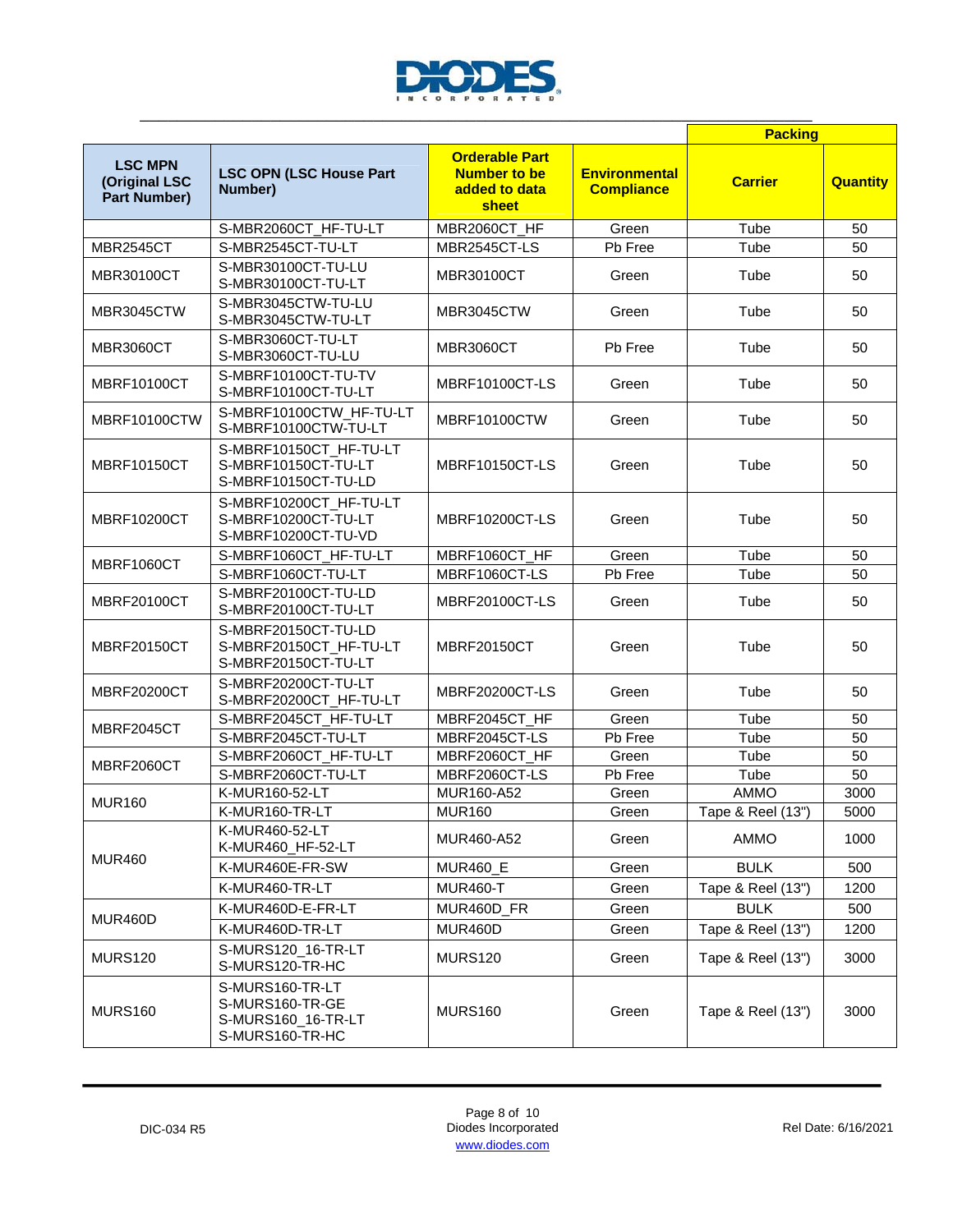

|                                                        |                                                                                              |                                                                        |                                           | <b>Packing</b>    |                 |
|--------------------------------------------------------|----------------------------------------------------------------------------------------------|------------------------------------------------------------------------|-------------------------------------------|-------------------|-----------------|
| <b>LSC MPN</b><br>(Original LSC<br><b>Part Number)</b> | <b>LSC OPN (LSC House Part</b><br>Number)                                                    | <b>Orderable Part</b><br><b>Number to be</b><br>added to data<br>sheet | <b>Environmental</b><br><b>Compliance</b> | <b>Carrier</b>    | <b>Quantity</b> |
| <b>MURS360</b>                                         | S-MURS360-TR-SM<br>S-MURS360-TR-LT                                                           | <b>MURS360</b>                                                         | Green                                     | Tape & Reel (13") | 3000            |
| MURS360B                                               | S-MURS360B-TR-LT<br>S-MURS360B_16-TR-LT                                                      | MURS360B                                                               | Green                                     | Tape & Reel (13") | 3000            |
| <b>MURS4100C</b>                                       | S-MURS4100C-07-LT<br>S-MURS4100C-TR-LT                                                       | <b>MURS4100C</b>                                                       | Green                                     | Tape & Reel (13") | 3000            |
| RKBP410                                                | S-RKBP410_C-TU-LT                                                                            | RKBP410-LS                                                             | Green                                     | Tube              | 35              |
| SB1100                                                 | K-SB1100-52-LT<br>S-SB1100-52-LT                                                             | SB1100-A52                                                             | Green                                     | <b>AMMO</b>       | 3000            |
|                                                        | K-SB1100-TR-LT                                                                               | SB1100                                                                 | Green                                     | Tape & Reel (13") | 5000            |
|                                                        | V-SB140-TR-LT                                                                                | SB140                                                                  | Green                                     | Tape & Reel (13") | 5000            |
| SB140                                                  | K-SB140-52-LI-ROHS                                                                           | SB140-67                                                               | Green                                     | <b>AMMO</b>       | 3000            |
|                                                        | V-SB140-52-LT<br>V-SB140_HF-52-LT                                                            | SB140-A52                                                              | Green                                     | AMMO              | 3000            |
| SB160                                                  | V-SB160-52-LT<br>V-SB160-TR-LT                                                               | SB160                                                                  | Green                                     | Tape & Reel (13") | 5000            |
| SB2100                                                 | V-SB2100-TR-LT<br>K-SB2100-TR-SY<br>K-SB2100-TR-LT                                           | SB2100                                                                 | Green                                     | Tape & Reel (13") | 4000            |
|                                                        | V-SB240-52-LT                                                                                | SB240-A52                                                              | Green                                     | <b>AMMO</b>       | 2000            |
| SB240                                                  | V-SB240-TR-LT                                                                                | SB240                                                                  | Green                                     | Tape & Reel (13") | 4000            |
| SB260                                                  | K-SB260-TR-LT<br>V-SB260-TR-LT                                                               | SB260                                                                  | Green                                     | Tape & Reel (13") | 4000            |
|                                                        | V-SB260-52-LT                                                                                | SB260-A52                                                              | Green                                     | <b>AMMO</b>       | 2000            |
|                                                        | K-SB3100-52-LT<br>V-SB3100-52-LT                                                             | SB3100-A52                                                             | Green                                     | <b>AMMO</b>       | 1000            |
|                                                        | K-SB3100 M20-FR-SM                                                                           | SB3100_M20                                                             | Green                                     | <b>BULK</b>       | 500             |
|                                                        | K-SB3100_MC20-FR-SM                                                                          | SB3100 MC20                                                            | Green                                     | <b>BULK</b>       | 500             |
| SB3100                                                 | K-SB3100_HF-TR-LT<br>K-SB3100-TR-LT<br>V-SB3100-BU-LT<br>V-SB3100-TR-LT<br>V-SB3100_HF-TR-LT | SB3100                                                                 | Green                                     | Tape & Reel (13") | 1200            |
|                                                        | K-SB3150-TR-LT<br>K-SB3150-52-LT                                                             | SB3150                                                                 | Green                                     | Tape & Reel (13") | 1200            |
| SB3150                                                 | K-SB3150_M20-FR-SM                                                                           | SB3150_M20                                                             | Green                                     | <b>BULK</b>       | 500             |
|                                                        | K-SB3150E-FR-VD                                                                              | <b>SB3150E</b>                                                         | Green                                     | <b>BULK</b>       | 500             |
| SB340                                                  | K-SB340-52-LT<br>V-SB340-BU-LT<br>V-SB340-52-LT<br>V-SB340-TR-LT                             | SB340                                                                  | Green                                     | Tape & Reel (13") | 1200            |
| SB360                                                  | V-SB360-BU-LT<br>V-SB360_HF-TR-LT<br>V-SB360-TR-LT                                           | SB360                                                                  | Green                                     | Tape & Reel (13") | 1200            |
|                                                        | V-SB360-52-LT                                                                                | SB360-A52                                                              | Green                                     | AMMO              | 1000            |